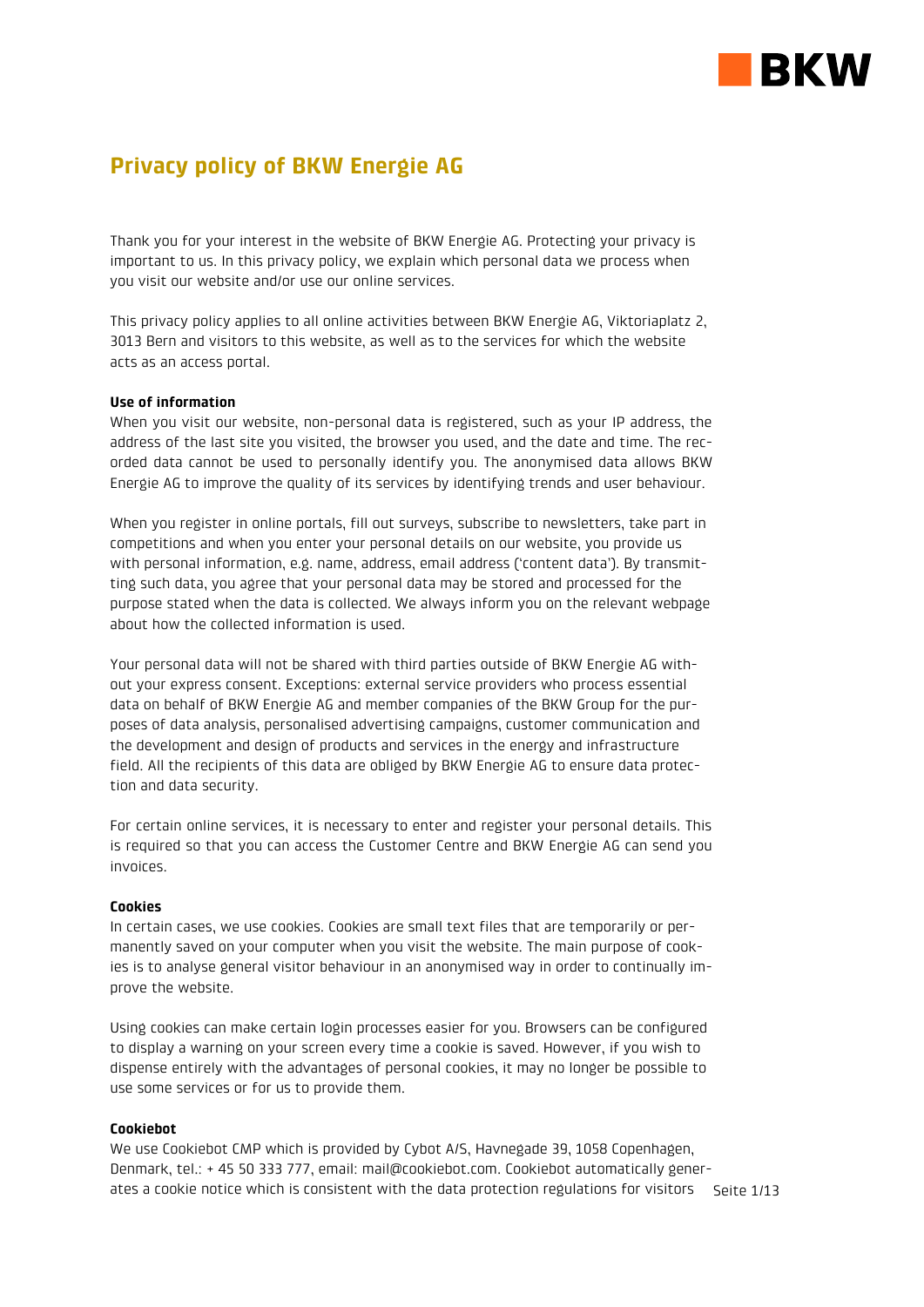

to our website. Additionally, Cookiebot scans, monitors and evaluates all cookies (firstparty and third-party cookies) and tracking tools on our website. This means that the cookie notice you see is always up to date and consistent with the data protection regulations, enabling you to decide for yourself what cookies to accept and reject.

If you accept cookies, the following data is transferred to Cybot, stored and processed:

- The IP address of the end user in anonymised form (the last three characters are changed to 0).
- The date and time of your consent.
- The user agent of your browser.
- The URL from which you provided your consent.
- An anonymous, random and encrypted key.
- The consent status of the end user which serves as evidence that consent has been given.

We use this data to ensure that our website is fully functional.

The key and consent status are also stored in your browser in the cookie named "CookieConsent" so that the website is able to automatically read and track your consent on all subsequent page enquiries and future sessions for up to 12 months. The key is used as evidence that consent has been given and for an option which checks whether the consent status stored in your browser has changed in relation to the original declaration of consent which was sent to Cybot.

Cookiebot erases all user data 12 months after registration (cookie consent) or as soon as the Cookiebot service is terminated.

Bulk consent is active on our website. This means that one single declaration of consent gives consent to multiple websites. When you give consent, a separate, random, unique ID is also stored. Once all of the following criteria are met, this key is stored in the encrypted third-party cookie "CookieConsentBulkTicket" in your browser.

- You activate bulk consent in the service configuration settings.
- You allow cookies from third parties in your browser settings.
- You have deactivated "Do not track" in your browser settings.
- You accept all or at least certain types of cookies when you give consent.

You can prevent the collection and processing of your data by cookiebot.com by disabling script codes in your browser or installing a script blocker in your browser.

Cookiebot provides more information about this at [https://www.cookiebot.com/en/privacy](https://www.cookiebot.com/de/privacy-policy/)[policy/](https://www.cookiebot.com/de/privacy-policy/) ]

# **Hosting**

The hosting services offered by Amazon Web Services EMEA [\(https://aws.amazon.com\)](https://aws.amazon.com/de/), Nine Internet Solutions AG [\(https://www.nine.ch/\)](https://www.nine.ch/) and Microsoft Azure [\(https://azure.mi](https://azure.microsoft.com/de-de/)[crosoft.com/de-de/](https://azure.microsoft.com/de-de/)

are used to provide infrastructure and platform services, database services, computing capacity, security measures and storage space as well as technical maintenance services, which we use to operate our online services.

for us to make our website available to you. The web hosting provider takes technical and Page 2/13 As with any connection to a web server, certain technical data is logged and stored by our web hosting provider's server. This data includes the IP address and operating system of your device, the data, the access time, the type of browser and the browser request including the origin of the request (referrer). This is necessary for technical reasons in order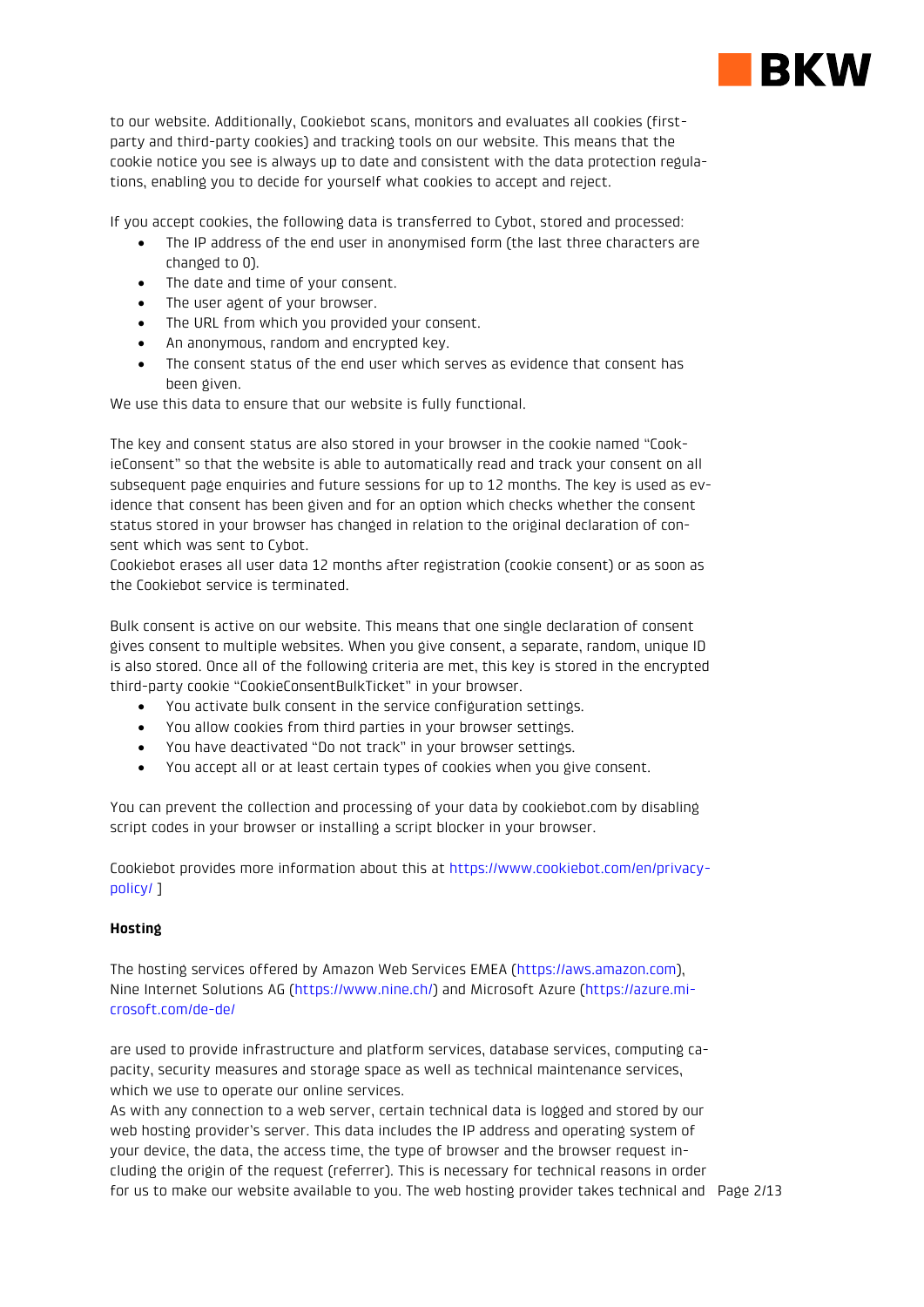

organisational measures to protect this data against unauthorised access and does not share it with third parties. If this involves us processing personal data, we do so to offer you the best possible user experience and to ensure the security and stability of our systems.

# **Analytics and advertising programmes**

# **Microsoft Dynamics**

We use the marketing automation system Microsoft Dynamics 365 Cloud for Marketing from the provider Microsoft Corporation (Microsoft Corporation, One Microsoft Way, Redmond, WA 98052-6399, USA) – hereinafter "Microsoft" – to carry out marketing campaigns, for analysis purposes and to contact customers and potential customers in a way that is specific to their target group. Data processing takes place within Europe.

We particularly use the system for sending email communications (e.g. newsletters), for event management (e.g. event participant management) and for providing landing pages and contact forms.

Your consent to email communications through Microsoft Dynamics 365 Cloud for Marketing is the basis for using the provider Microsoft and the system, for carrying out statistical surveys and analyses and for logging the registration procedure for communications by email. We are interested in using a user-friendly and secure system that serves both our business interests and user expectations.

The system components integrated into our website (e.g. forms and landing pages) use "cookies", which are saved on the user's computer and allow us to analyse website use. The following information is collected in particular: client ID, geographical location, browser type, duration of the visit and pages accessed.

Email tracking: the statistical surveys also entail determining whether newsletters are opened, when they are opened and which links are clicked on. This information can technically be assigned to the individual newsletter recipient.

Double opt-in and logging: registration for our newsletter uses a double opt-in process. This means that, after registering, the user receives an email asking them to confirm their registration. This confirmation is necessary to prevent people from subscribing with someone else's email address. Newsletter registrations are logged so that the registration process can be verified in accordance with the legal requirements. This involves recording the time of registration and confirmation, as well as the IP address. Changes to the user data stored by the mailing service provider are also logged.

Cancellation/withdrawal: the user may cancel their subscription to our newsletter, i.e. withdraw their consent, at any time. The user can find a link to cancel the newsletter at the end of each newsletter. Newsletter cancellations are logged so that the cancellation process can be verified in accordance with the legal requirements. Deletion of the user can be carried out on request.

Users can find more information about data protection in Microsoft's privacy policy, which is available at [https://privacy.microsoft.com/en-gb/privacystatement.](https://privacy.microsoft.com/en-gb/privacystatement)

Users can find more information on the use of cookies in connection with the system at [https://docs.microsoft.com/en-gb/dynamics365/marketing/cookies.](https://docs.microsoft.com/en-gb/dynamics365/marketing/cookies)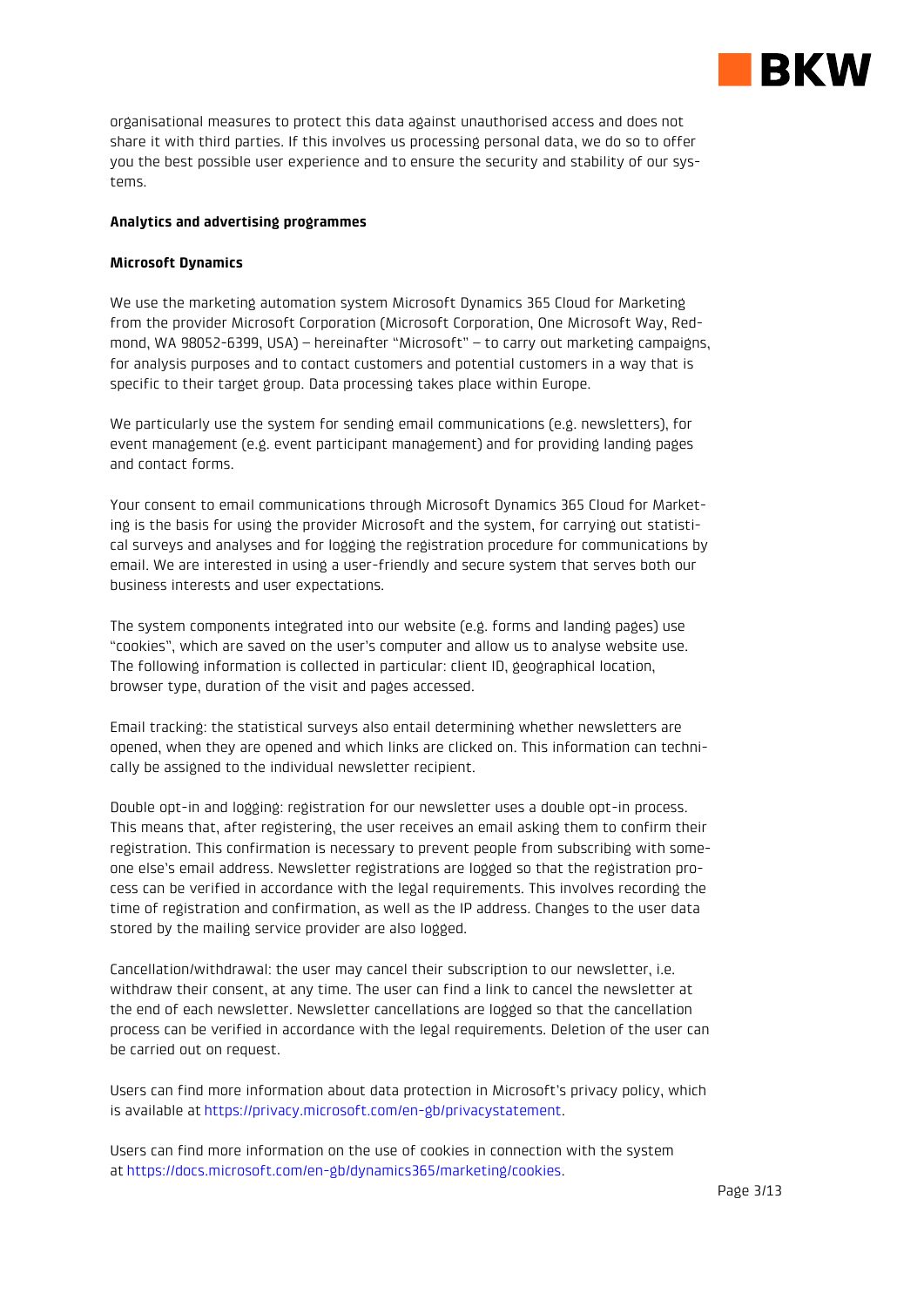

# **Google Analytics**

We use Google Analytics, a web analysis service of Google LLC ("Google") for the analysis, optimisation and efficient operation of our website. Google uses cookies. The information that the cookie (or similar technology) generates about your use of our website is usually transmitted to and stored on a Google server in the USA.

Google uses this information on our behalf to analyse your use of our website, to compile reports on website activity and to render other services for us that relate to your use of this website and the Internet. This may involve using your processed personal data to create anonymous user profiles.

We only use Google Analytics with activated IP anonymisation. This means that Google will truncate the IP address of your device. Only in exceptional cases will the full IP address be transmitted to a Google server in the USA and truncated there.

The IP address provided by your browser will not be merged with other Google data. You can prevent cookies from being stored by changing the corresponding settings in your browser software. Furthermore, you can object to the data that the cookie generates about your use of the website being sent to and processed by Google; this can be done by downloading and installing the browser plugin from the following link: [https://tools.google.com/dlpage/gaoptout?hl=en.](http://tools.google.com/dlpage/gaoptout?hl=de)

Further information about how Google uses data and about the different settings and ways to object can be found in Google's privacy policy [\(https://policies.google.com/technol](https://policies.google.com/technologies/ads)[ogies/ads](https://policies.google.com/technologies/ads)) and in Google's ad personalisation settings ([https://adssettings.google.com/au](https://adssettings.google.com/authenticated)[thenticated\)](https://adssettings.google.com/authenticated).

Your personal data will be deleted or anonymised after 14 months.

# **Google Data Studio**

We also use Google Data Studio to visually generate user-defined reports and interactive dynamic dashboards for our users.

We only use data from Google Analytics for this purpose. The web tool does not require a local application and can be launched over the web. Access is through a browser and the data sources are connected through Google Data Studio directly. For more information about Google Data Studio, visit [support.google.com/datastudio/answer/6283323](https://support.google.com/datastudio/answer/6283323?hl=de)

# **Google Ads and conversion tracking**

We use the online marketing tool Google Ads to publish ads in the Google Display Network (e.g. in search results, in videos, on websites) so that the ads are displayed to users who may be interested in them. This allows us to display ads for and within our website in a more targeted manner, so that you only see ads that you might be interested in. If you are shown ads for products/services that you have demonstrated an interest in on other websites, this is called "remarketing". When our website (or another site on which the Google Display Network is active) is accessed, Google immediately executes a Google code, and (re)marketing tags (invisible graphics or code, also known as "web beacons") are integrated into the website. With the help of these, an individual cookie (i.e. a small file) is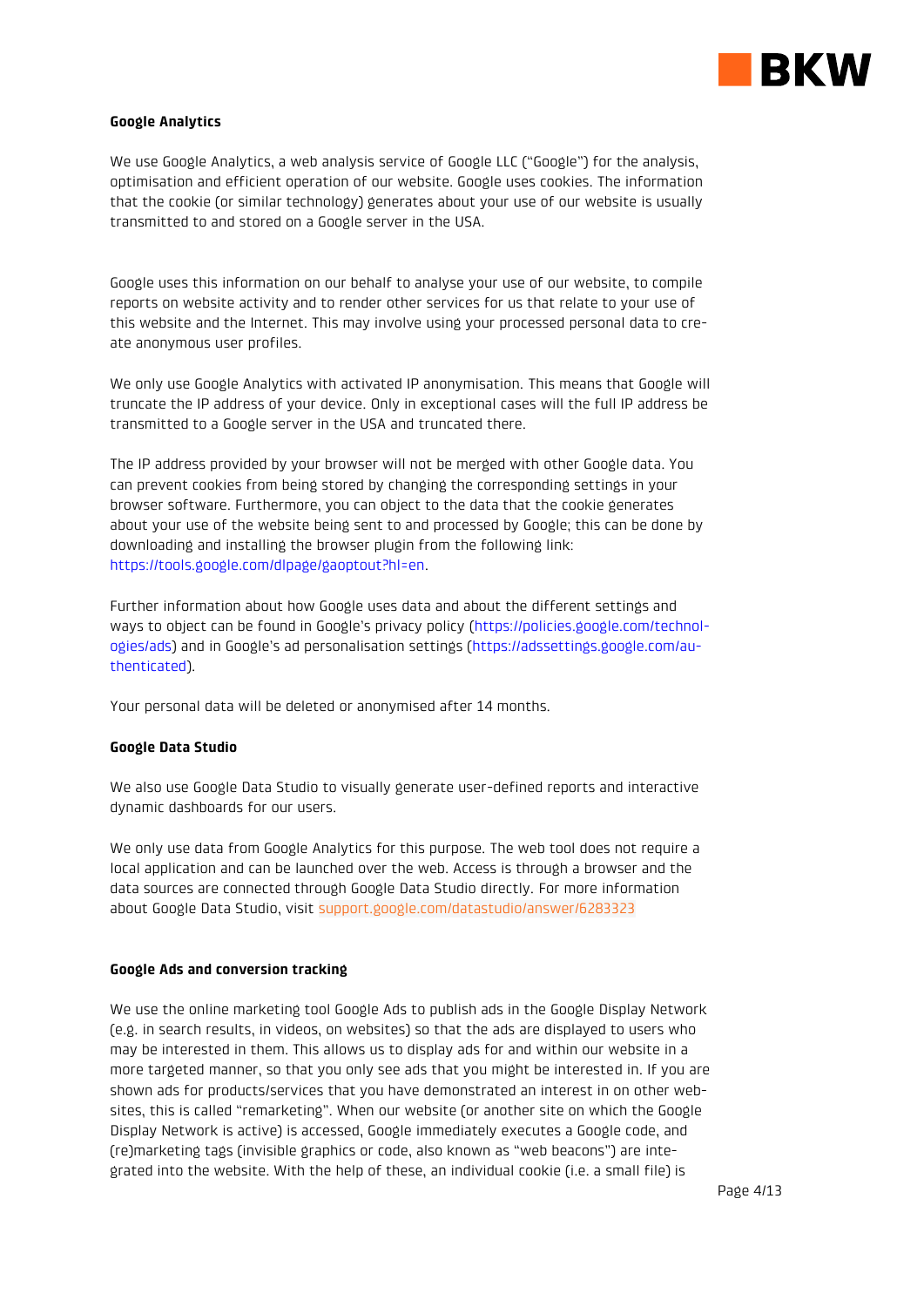

stored on your device (similar technologies may be used instead of cookies). This file contains information about which webpages you have visited, which content you are interested in and which offers you have clicked on. In addition, technical information is collected about the browser and operating system, referring websites and the time of the visit, along with other data relating to the use of the website.

We also receive an individual "conversion cookie" that collects different information on your device. The information collected with the help of this cookie is used by Google to generate conversion statistics for us. However, we only see the total number of anonymous users who clicked on our ad and were redirected to a page featuring a conversion tracking tag. We do not receive any information that could be used to personally identify the user.

Your usage data is processed anonymously within the Google Display Network. This means that Google does not store and process details such as your name or email address; instead, it processes the relevant cookie-related data within anonymous user profiles. Thus, the ads are not managed and displayed by Google for a specific identified person but, instead, for the cookie holder irrespective of who they are. This does not apply if you have provided Google with express consent to process your data without this anonymisation. The collected information is transmitted to Google and stored on Google's servers in the USA.

Further information about how Google uses data and about the different settings and ways to object can be found in Google's privacy policy [\(https://policies.google.com/technol](https://policies.google.com/technologies/ads)[ogies/ads](https://policies.google.com/technologies/ads)) and in Google's ad personalisation settings ([https://adssettings.google.com/au](https://adssettings.google.com/authenticated)[thenticated\)](https://adssettings.google.com/authenticated).

### **Google Optimize**

Google Optimize is a testing tool from Google that can be used on our website to optimise pages and improve the user experience. Google Optimize makes it possible to test different variants of a webpage at the same time. This allows us to evaluate which variant best meets the needs and expectations of our users.

For this purpose, Google Optimize collects user data through the Google Analytics cookie, which is described in detail in the "Google Analytics" section above.

The collected personal data is processed by Google Optimize in the USA.

Further information can be found in Google's privacy policy: [https://policies.google.com/privacy?hl=en&gl=ZZ](https://www.google.com/intl/de/policies/privacy/)

You can opt out of Google Optimize tracking at any time by following the link provided in the "Google Analytics" section of this privacy policy.

# **Microsoft Bing Ads**

On our website, we use the conversion and tracking tool "Bing Ads", offered by Microsoft Corporation, One Microsoft Way, Redmond, WA 98052-6399, USA. If you visit our website via a Microsoft Bing ad, Microsoft will store cookies on your device to enable your use of our website to be analysed ("conversion tracking"). This allows us and Microsoft to recognise that someone has clicked on an ad, has been redirected to our website and has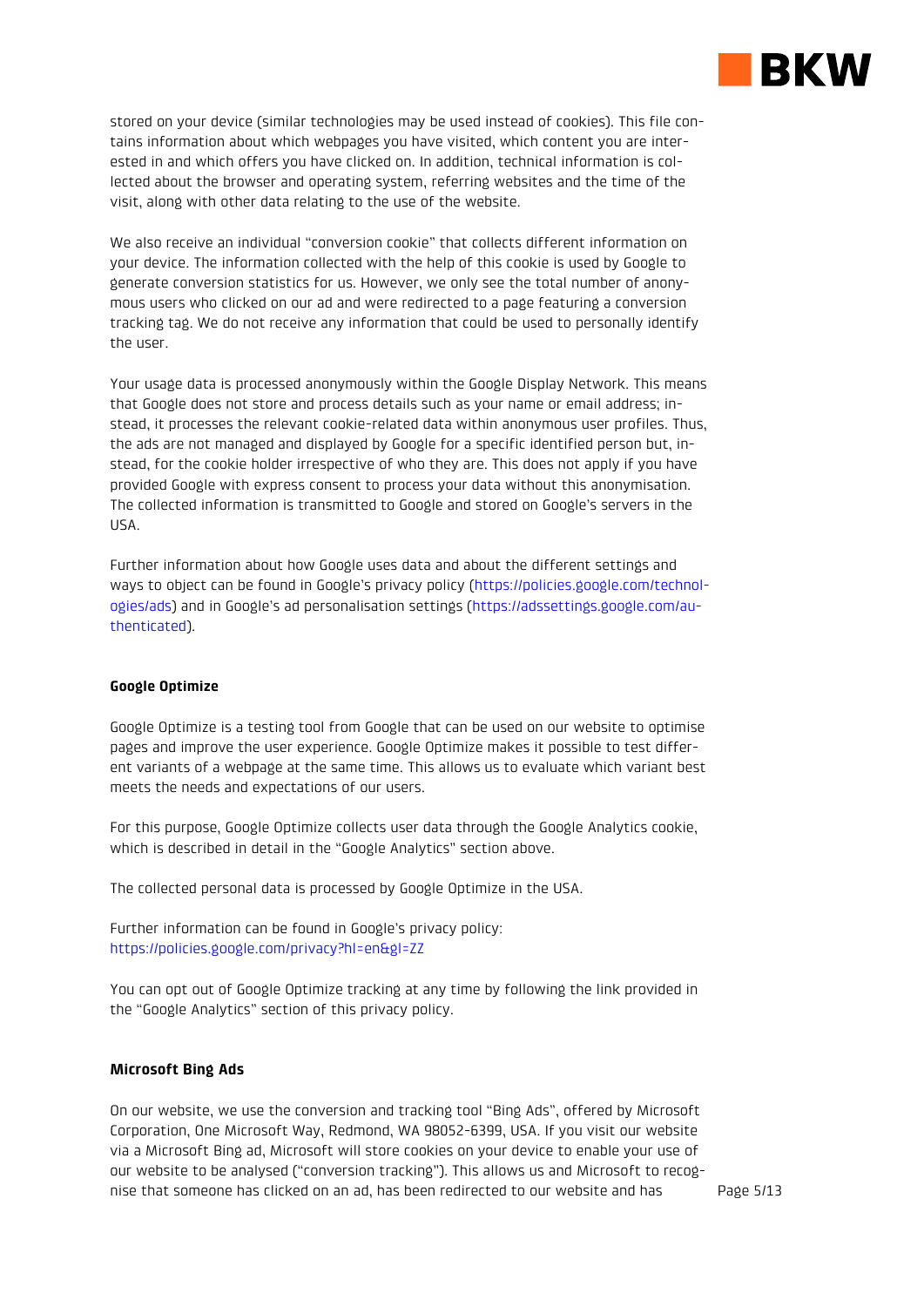

reached a previously defined target page ("conversion page"). We only see the total number of users who have clicked on a Bing ad and were then redirected to the conversion page. No IP addresses are stored and no personal information about your identity is shared.

If you do not wish to participate in the Bing Ads tracking process, you can deactivate the necessary placement of cookies by changing your browser settings or visiting Microsoft's opt-out page: [https://account.microsoft.com/privacy/ad-settings/signedout.](http://choice.microsoft.com/de-DE/opt-out)

Further information about data protection and the cookies used by Microsoft Bing Ads can be found in Microsoft's privacy statement: [https://privacy.microsoft.com/en-gb/priva](https://privacy.microsoft.com/de-de/privacystatement)[cystatement.](https://privacy.microsoft.com/de-de/privacystatement)

# **Analysis of user behaviour using Siteimprove Priority**

The web pages o[n www.bkw.ch](http://www.bkw.ch/) use Siteimprove Priority, a web analytics service provided by Siteimprove GmbH, to improve the analysis of user behaviour on this website. The following information is collected when you visit the website:

- Session ID
- Visits
- Page views and URL
- **.** The number of page views is saved for 30 days
- **.** Clicks on broken links are saved indefinitely

Siteimprove Priority also uses cookies. The information that the cookies generate about your use of the website is transmitted to and stored by Siteimprove in encrypted form on servers in Denmark. Siteimprove uses this information to analyse your use of the website and compile reports on website activity for us. When sending information, the IP address is also sent in encrypted form but is not saved. Siteimprove treats this data as confidential and does not share it with third parties. By using this website, you consent to Siteimprove processing the data collected about you, or entered by you, in the manner and for the purposes set out above. To prevent your data from being collected by Siteimprove Priority, click the link below. An opt-out cookie will be set to prevent your data from being collected when you visit this website in the future. *Opt-out – deactivate Siteimprove Priority*

# **LinkedIn remarketing & retargeting**

The analysis and conversion tracking technology provided by the social network LinkedIn Corporation, 2029 Stierlin Court, Mountain View, CA 94043, USA is integrated on our website. When you visit our website, a direct connection is established between your browser and the LinkedIn server via the remarketing tags. This informs LinkedIn that you visited our website with your IP address, meaning that LinkedIn can link your visit to our website to your user account. We can use this information to display LinkedIn ads. Please be aware that we as the website provider do not receive any information about the content of the transferred data or how it is used by LinkedIn. Further information can be found in LinkedIn's privacy policy at [https://www.linkedin.com/legal/privacy-policy.](https://www.linkedin.com/legal/privacy-policy)

You can find out how to opt out of interest-based advertising from third parties using the following link: [https://www.linkedin.com/help/linkedin/answer/62931/manage-advertising](https://www.linkedin.com/help/linkedin/answer/62931/manage-advertising-preferences?lang=de)[preferences?lang=en](https://www.linkedin.com/help/linkedin/answer/62931/manage-advertising-preferences?lang=de)

### **Facebook remarketing/retargeting (Custom Audience)**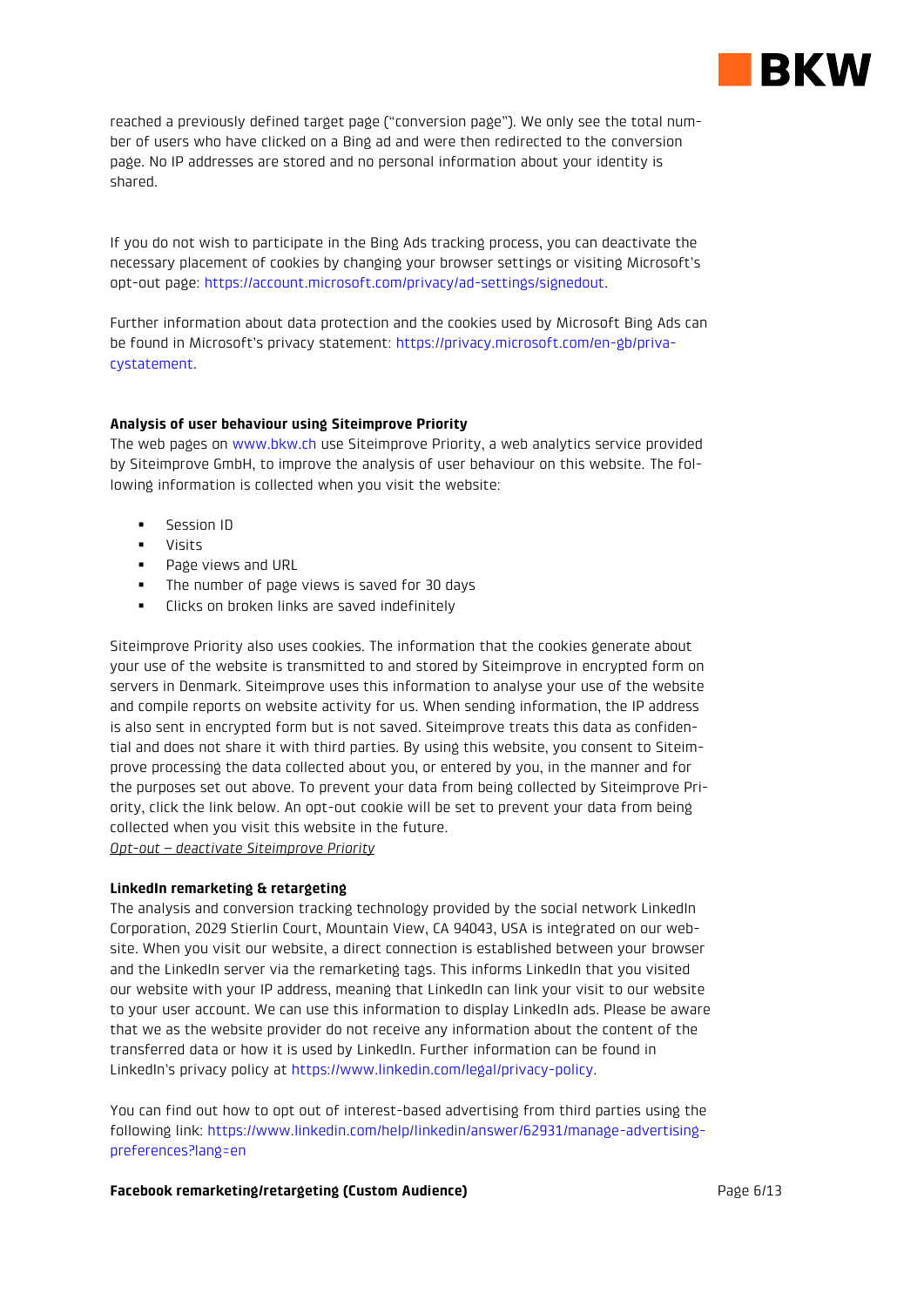

Remarketing tags of the social network Facebook, 1601 South California Avenue, Palo Alto, CA 94304, USA or Facebook Ireland Ltd., 4 Grand Canal Square Grand Canal Harbour, Dublin 2, Ireland, are integrated on our website. When you visit our website, a direct connection is established between your browser and the Facebook server via the remarketing tags. This informs Facebook that you visited our website from your IP address. If you are logged into Facebook as a user at the time, Facebook will link this visit to your Facebook account. We can use this information to display Facebook ads. Please be aware that we as the website provider do not receive any information about the content of the transferred data or how it is used by Facebook. Further information can be found in Facebook's privacy policy at [https://www.facebook.com/about/privacy/.](https://www.facebook.com/about/privacy/) If you do not want data to be collected via a Custom Audience, you can [deactivate](https://www.facebook.com/ads/website_custom_audiences/) Custom Audiences here.

# **Integration of third-party content**

We integrate content and services of third parties on our website, such as videos or fonts (hereinafter collectively referred to as "content").

This always requires the third-party providers of this content to see your IP address, as they would not be able to send the content to your browser without your IP address. Your IP address is therefore needed to display this content. Third-party providers may also use "pixel tags" (invisible graphics, also called "web beacons") for statistical or marketing purposes.

Pixel tags can be used to analyse information such as visitor traffic on the pages of this website. The anonymised information may also be stored in cookies on your device and may contain, among other things, technical information about the browser and operating system, referring websites, the time of the visit and other information about your use of our website, and it may also be linked to such information from other sources.

# **YouTube**

We integrate videos from the platform "YouTube", operated by Google LLC, 1600 Amphitheatre Parkway, Mountain View, CA 94043, USA, on our website. Further information can be found in Google's privacy policy: [https://www.google.com/policies/privacy/,](https://www.google.com/policies/privacy/) Opt-out: [https://adssettings.google.com/authenticated.](https://adssettings.google.com/authenticated)

### **Google ReCaptcha**

On our website, we integrate the function for identifying bots when completing online forms, for example ("ReCaptcha"), offered by Google LLC, 1600 Amphitheatre Parkway, Mountain View, CA 94043, USA. Further information can be found in Google's privacy policy at https://www.google.com/policies/privacy/, opt-out: [https://adssettings.google.com/au](https://adssettings.google.com/authenticated)[thenticated.](https://adssettings.google.com/authenticated)

### **Google Maps**

On our website, we integrate the service "Google Maps", offered by Google LLC, 1600 Amphitheatre Parkway, Mountain View, CA 94043, USA. In particular, the processed data may include IP addresses and location data of the users; however, these are not collected without the users' consent (which is usually provided in the settings of their mobile devices). The data may be processed in the USA. Further information can be found in Google's privacy policy: [https://www.google.com/policies/privacy/,](https://www.google.com/policies/privacy/) Opt-out: [https://adsset](https://adssettings.google.com/authenticated)[tings.google.com/authenticated.](https://adssettings.google.com/authenticated)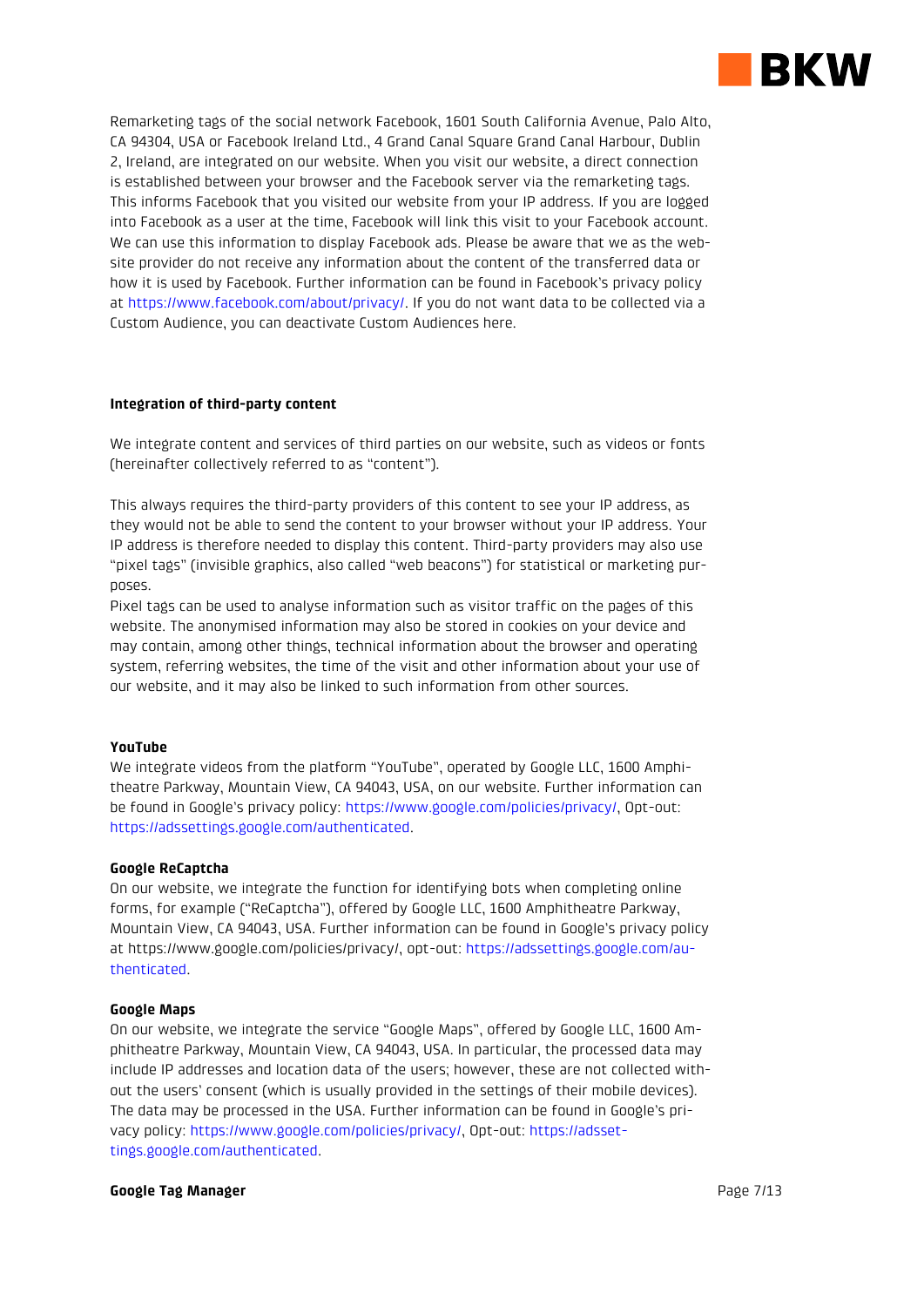

This website uses Google Tag Manager. Google Tag Manager can be used to manage website tags via an interface. The Tag Manager merely implements tags. No cookies are installed and no personal data concerning users is processed. Google Tag Manager triggers other tags that may collect data. However, Google Tag Manager does not process any personal data and does not install cookies.

Further information about how Google uses data and about the different settings and ways to object can be found in Google's privacy policy (https://policies.google.com/technologies/ads) and in Google's ad personalisation settings ([https://adssettings.google.com/au](https://adssettings.google.com/authenticated)[thenticated\)](https://adssettings.google.com/authenticated).

# **Google Marketing Platform**

Google provides more information about this at [https://privacy.google.com/busi](https://privacy.google.com/businesses/compliance/)[nesses/compliance/](https://privacy.google.com/businesses/compliance/)

Our website uses the Google Marketing Platform (formerly Google Doubleclick) from Google Ireland Limited, Google Building Gordon House, Barrow St, Dublin 4, Ireland. The Google Marketing Platform uses cookies to display ads which are relevant to you, improve campaign performance or prevent you from seeing ads multiple times. Google uses a pseudonymised cookie ID to track what ads have been shown in what browser and what ads are clicked on, enabling it to prevent you from seeing them multiple times. Additionally, Google can track conversions relating to ad requests with cookie IDs. This is the case, for example, when you visit the advertiser's website and purchase something there after seeing an ad. According to Google, these cookies do not contain personal information.

Your browser will establish a direct connection with the Google server automatically. We have no control over the scope and continued use of the data collected by Google through this service. According to Google, the integration of these services means that Google receives the information that you have visited the relevant section of our website or clicked on one of our ads. If you are registered with a Google service, Google can link the visit with your account. Even if you are not registered or logged into Google, it is possible that the provider will gain access to and store your IP address.

You can change the settings in your browser to prevent tracking (e.g. deactivating thirdparty cookies), deactivate conversion tracking cookies by blocking cookies from the domain www.googleadservices.com in your browser settings and deactivating interest-based ads from providers that are part of the self-regulation initiative "About Ads" by visiting <http://www.aboutads.info/choices> or [http://www.google.com/settings/ads/.](http://www.google.com/settings/ads/) However, please note that in this case, you might not be able to make full use of all the features of this website.

Alternatively, you can visit the following page to deactivate DoubleClick cookies: [https://www.youronlinechoices.com/uk/your-ad-choices.](http://www.youronlinechoices.com/de/praferenzmanagement/)

For more information about the Google Marketing Platform, visit [https://marketingplat](https://marketingplatform.google.com/)[form.google.com/.](https://marketingplatform.google.com/) More information is also available from the Network Advertising Initiative (NAI) at [http://www.networkadvertising.org/.](http://www.networkadvertising.org/)

Further information about how Google uses data and about the different settings and ways to object can be found in Google's privacy policy (https://policies.google.com/technologies/ads) and in Google's ad personalisation settings ([https://adssettings.google.com/au](https://adssettings.google.com/authenticated)[thenticated\)](https://adssettings.google.com/authenticated).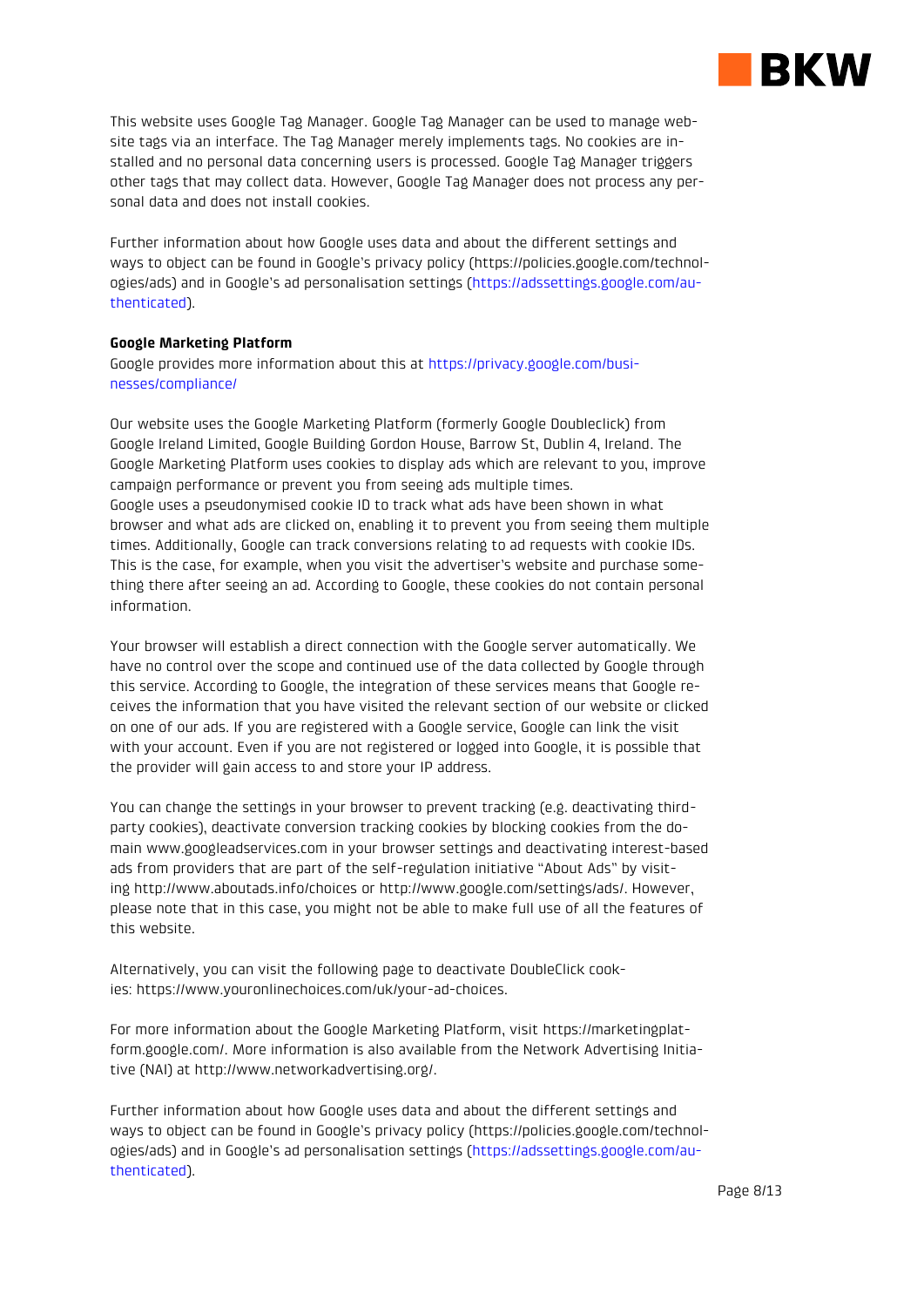

# **Hotjar**

This website uses the service from Hotjar to improve user-friendliness. Hotjar Ltd. is a European company based in Malta (Hotjar Ltd, Level 2, St Julians Business Centre, 3, Elia Zammit Street, St Julians STJ 1000, Malta, Europe). Mouse clicks, mouse movements and scrolling can be recorded. Likewise, keyboard inputs on this website can be recorded. No personal information is recorded in this process. Hotjar uses a tracking code to collect and transmit your data. As soon as you visit our website, the Hotjar tracking code automatically collects the data relating to your activity and stores the data on the servers of Hotjar (in Ireland). The cookies installed on your computer or end device by the website also collect data. For more information about how Hotjar works, please visit this page: [https://www.hotjar.com/privacy.](https://www.hotjar.com/privacy) Source: [https://www.swissanwalt.ch.](https://www.swissanwalt.ch/)

Please click here to opt out of data collection by Hotjar: [https://www.hotjar.com/opt-out.](https://www.hotjar.com/opt-out)

## **Social plugins**

## **Facebook social plugins**

We use plugins of the social network facebook.com, which is operated by Facebook Ireland Ltd, 4 Grand Canal Square, Grand Canal Harbour, Dublin 2, Ireland ("Facebook"). This includes content such as images, videos and text, or buttons with which users can share the content of this website on Facebook. A list of the Facebook social plugins and what they look like can be found here: [https://developers.facebook.com/docs/plugins/.](https://developers.facebook.com/docs/plugins/)

When you use a function of this website that contains such a plugin, your device establishes a direct connection to the Facebook servers. Facebook transmits the content of the plugin directly to your device and integrates it into the website. This may involve creating user profiles for you from the processed data. We have no control over the amount of information that Facebook collects from you through this plugin. We can therefore only inform you according to the knowledge available to us.

If the plugins are integrated, Facebook is informed that you have visited the corresponding page of the website. If you are logged into Facebook, Facebook can link your visit to your Facebook account. When you interact with the plugins, such as by pressing the "Like" button or posting a comment, the corresponding information is sent directly from your device to Facebook and stored there. If you do not have a Facebook account, Facebook may still be able to obtain and store your IP address. According to Facebook, the IP address is always anonymised when stored in Switzerland.

More details about why, how and to what extent Facebook collects, processes and uses the data, as well as information about your corresponding rights and the possible settings to protect your privacy, can be found in Facebook's privacy policy: [https://www.face](https://www.facebook.com/about/privacy/)[book.com/about/privacy/.](https://www.facebook.com/about/privacy/)

If you have a Facebook account and do not want Facebook to collect data about you via this website and link it to your account data stored on Facebook, you must log out of Facebook before using our website and delete the cookies on your device. Further settings as well as objections to the use of data for advertising purposes can be made in the Facebook profile settings:<https://www.facebook.com/settings?tab=ads> or via the US sit[ehttp://www.aboutads.info/choices/](http://www.aboutads.info/choices/) or the EU site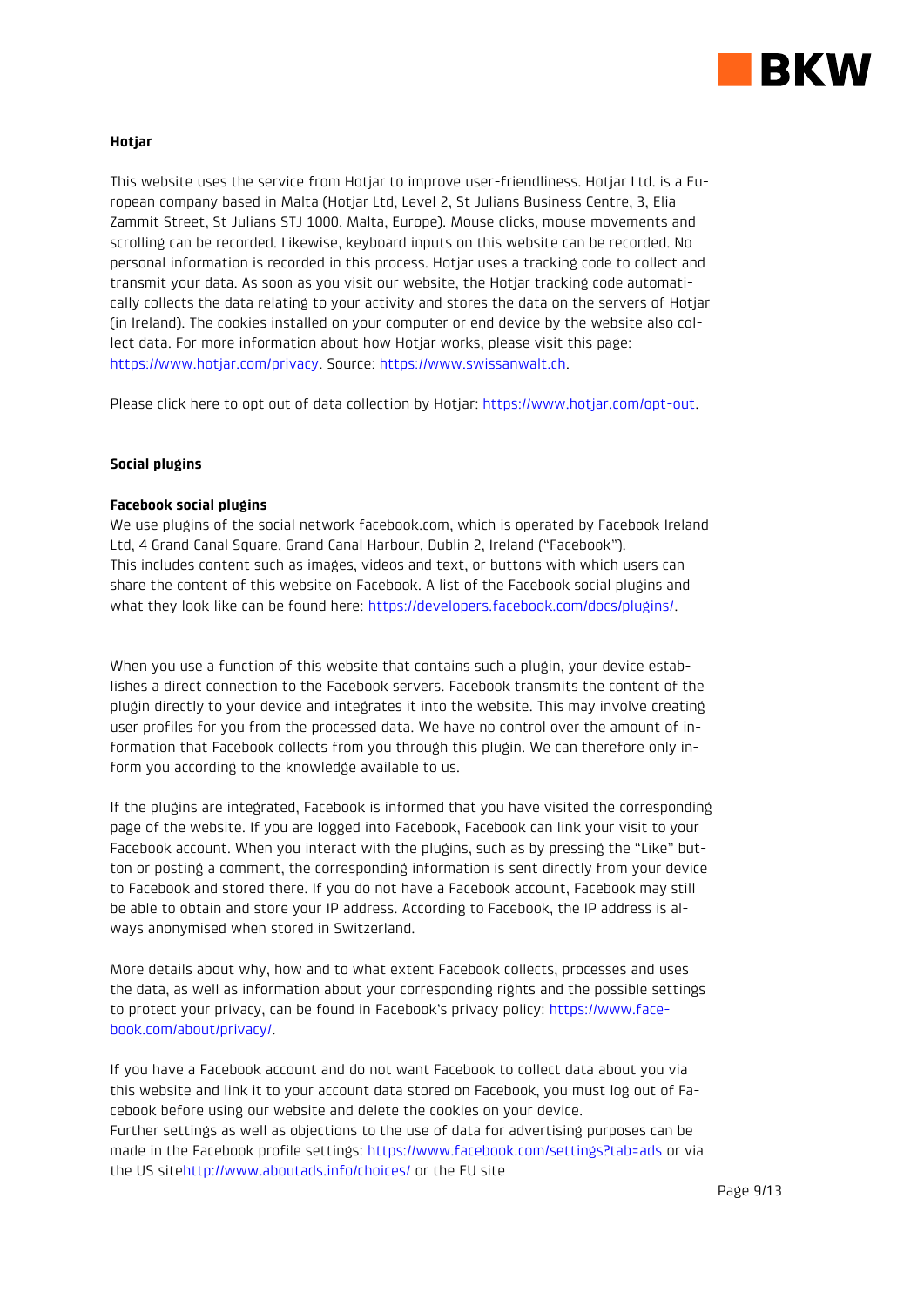

[http://www.youronlinechoices.com/.](http://www.youronlinechoices.com/) The settings are platform-independent, i.e. they are applied to all devices, such as desktop computers or mobile devices.

# **Twitter**

On our website, we may integrate functions and content of the service "Twitter", offered by Twitter Inc., 1355 Market Street, Suite 900, San Francisco, CA 94103, USA. This may include content such as images, videos and texts, or buttons with which users can share content from this website on Twitter. If you have a Twitter account, Twitter can link your retrieval/use of the aforementioned content or functions with your Twitter profile. Further information can be found in Twitter's privacy policy: [https://twitter.com/en/privacy,](https://twitter.com/de/privacy) Optout: [https://twitter.com/personalization.](https://twitter.com/personalization)

## **Instagram**

On our website, we may integrate functions and content of the service "Instagram", offered by Instagram Inc., 1601 Willow Road, Menlo Park, CA, 94025, USA. This may include content such as images, videos and text, or buttons that users can use to share content from this website on Instagram. If you have an Instagram account, Instagram can link your retrieval/use of the aforementioned content or functions to your Instagram profile. Further information can be found in Instagram's privacy policy: [http://instagram.com/about/le](http://instagram.com/about/legal/privacy/)[gal/privacy/.](http://instagram.com/about/legal/privacy/)

## **Xing**

On our website, we may integrate functions and content of the service "Xing", offered by XING AG, Dammtorstrasse 29-32, 20354 Hamburg, Germany. This may include content such as images, videos and text, or buttons with which users can share content from this website on Xing. If you have a Xing account, Xing can link your retrieval/use of the aforementioned content or functions to your Xing profile. Further information can be found in Xing's privacy policy at: [https://privacy.xing.com/en/privacy-policy.](https://privacy.xing.com/de/datenschutzerklaerung)

### **LinkedIn**

On our website, we may integrate functions and content of the service LinkedIn, offered by LinkedIn Ireland Unlimited Company Wilton Place, Dublin 2, Ireland. This may include content such as images, videos and text, or buttons with which users can share content from this website on LinkedIn. If you have a LinkedIn account, LinkedIn can link your retrieval/use of the aforementioned content or functions to your LinkedIn profile. More information can be found in the privacy policy: [https://www.linkedin.com/legal/privacy-pol](https://www.linkedin.com/legal/privacy-policy)[icy,](https://www.linkedin.com/legal/privacy-policy) Opt-out: [https://www.linkedin.com/psettings/guest-controls/retargeting-opt-out.](https://www.linkedin.com/psettings/guest-controls/retargeting-opt-out)

# **Links**

This privacy policy does not apply to external websites that you reach via a link from our website. We do not monitor external websites and we accept no liability for how external websites place their own cookies or process personal data. You should therefore always consult the privacy policy and terms and conditions of the website in question.

### **Our presence on Facebook**

We maintain a page on Facebook to draw attention to our services and products and to contact visitors and users of the Facebook page and our website.

We use the technical platform and services of Facebook Ireland Ltd, 4 Grand Canal Square Grand Canal Harbour, Dublin 2, Ireland, for this purpose.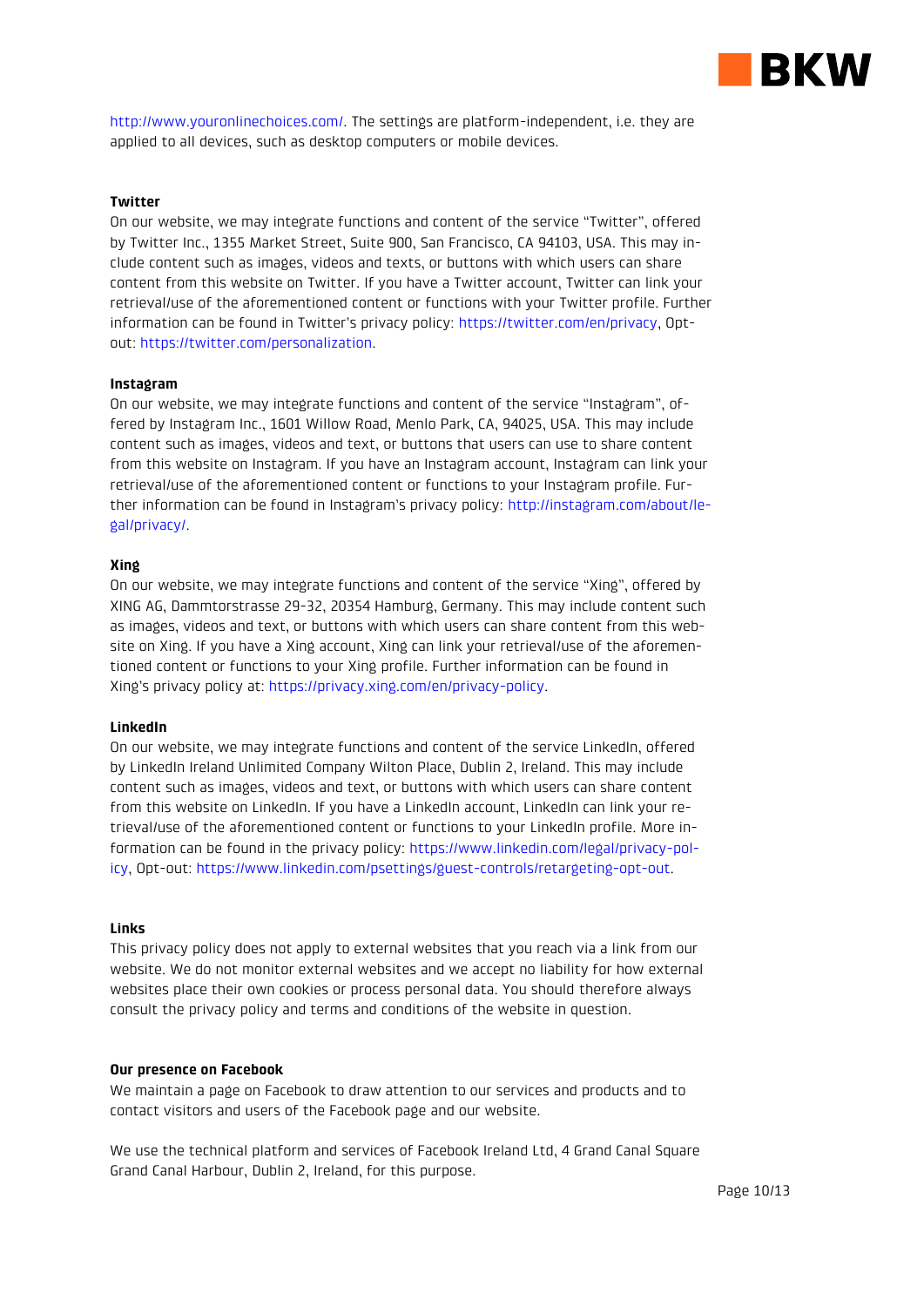

Please note that you use this Facebook page and its functions on your own responsibility. This applies in particular to the use of interactive functions (e.g. commenting, sharing, rating). Alternatively, you can also access the information offered via this page on our own website at www.bkw.ch.

When you visit our Facebook page, Facebook collects data such as your IP address and other information that is available on your device in the form of cookies. This information is used to provide us, as the operator of the Facebook page, with statistical information about the use of the Facebook page. As the operator of the page, we have no influence on the generation and presentation of data. We can neither disable this function nor prevent the generation and processing of data. Facebook provides more information about this via the following link[: https://www.facebook.com/help/pages/insights.](http://de-de.facebook.com/help/pages/insights)

The data about you that is collected in this context is processed by Facebook and, if necessary, may be sent to countries other than Switzerland or ones outside the European Union. Facebook provides general details in its privacy policy about which information it receives and how it is used. The privacy policy also contains information about how to contact Facebook and about the different ad settings. It can be accessed via the following link:

[https://www.facebook.com/about/privacy](http://de-de.facebook.com/about/privacy)

Facebook's full data use policy can be found here: [https://www.facebook.com/full\\_data\\_use\\_policy](https://de-de.facebook.com/full_data_use_policy)

The manner in which Facebook uses the data from visits to Facebook pages for its own purposes, the extent to which activities on the Facebook page are linked to individual users, how long Facebook stores this data for, and whether data from a visit to the Facebook page is shared with third parties, is not specified clearly and conclusively by Facebook, so this information is not known to us.

If you are logged into Facebook as a user at the time, Facebook will be able to see that you visited this page and how you used it. The same applies for all other Facebook pages. Via Facebook buttons that are integrated into webpages, Facebook can record your visits to these webpages and link them to your Facebook profile. On the basis of this data, it is possible to offer content or advertising that is tailored to you specifically.

If you want to avoid this, you should log out of Facebook or deactivate the "Remember me" function. More information about how to manage or delete existing information about you can be found on the following Facebook support pages:

[https://www.facebook.com/about/privacy#](https://de-de.facebook.com/about/privacy)

<https://www.facebook.com/settings?tab=ads>

# **Cloudflare**

This website uses features of Cloudflare. It is provided by Cloudflare, Inc. 665 3rd St. #200, San Francisco, CA 94107, USA.

and analysis. This is to serve our legitimate interests – which are, on balance, overriding – Page 11/13 Cloudflare provides a globally distributed content delivery network with DNS. The flow of information being transferred between your browser and our website is routed through the Cloudflare network. As such, Cloudflare is able to analyse data traffic between users and our website in order to detect and prevent attacks on our services, for example. Additionally, Cloudflare might place cookies on your computer for the purposes of optimisation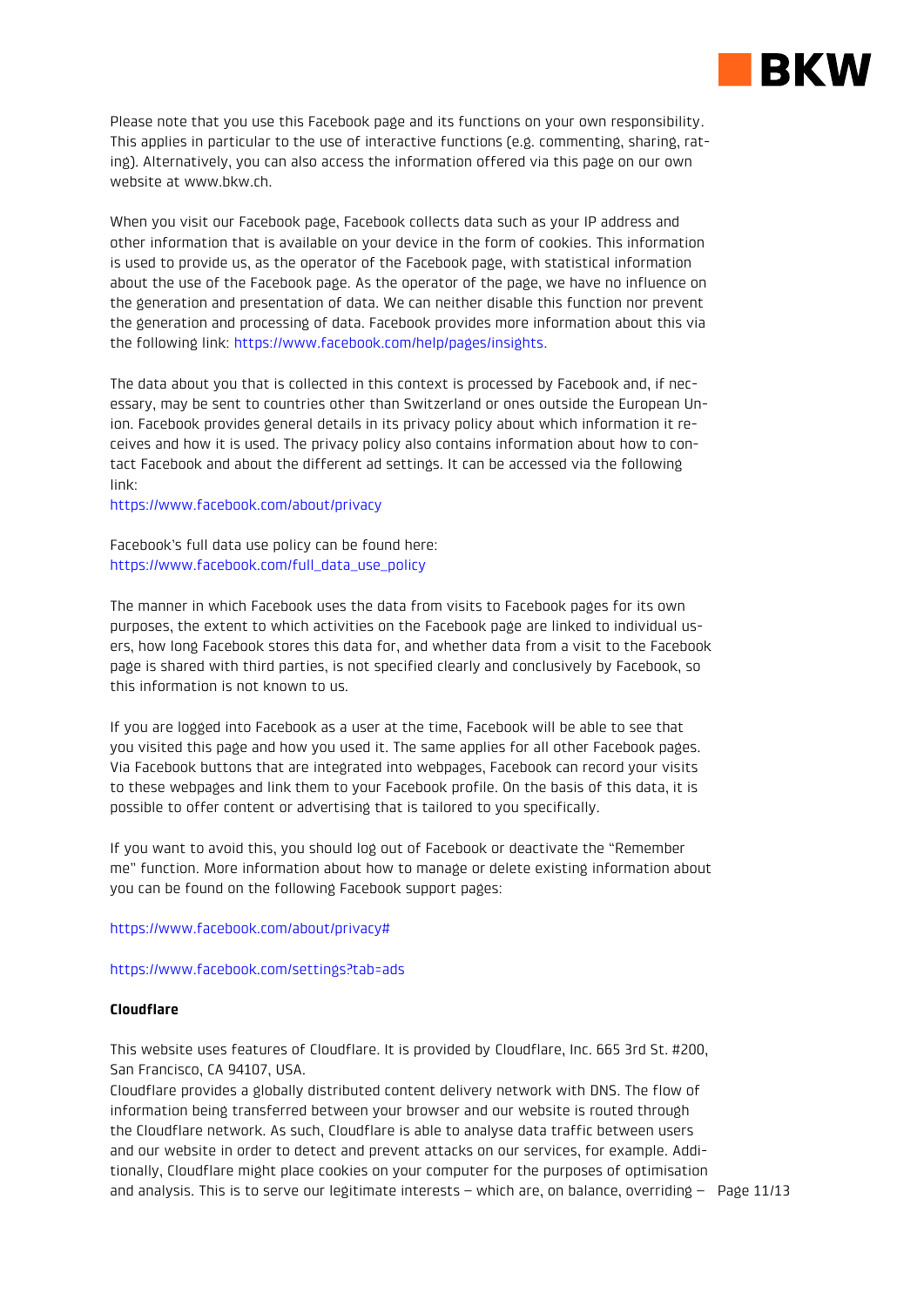

in optimising how our website is marketed. More information is available at [Cloudflare Pri](https://www.cloudflare.com/security-policy)[vacy Policy.](https://www.cloudflare.com/security-policy)

Cloudflare provides more information about this via the following link: [https://www.cloud](https://www.cloudflare.com/privacypolicy/)[flare.com/privacypolicy/](https://www.cloudflare.com/privacypolicy/)

## **Emails / eNewsletter**

The following notice informs you of the content of our newsletter and the registration, distribution and statistical analysis processes, as well as your right to object. By subscribing to our newsletter, you consent to receiving the newsletter and to the processes described below.

## *Content of the newsletter*

We send newsletters, emails and other electronic communications containing marketing information (hereinafter "Newsletters") only with the consent of the recipient or with legal permission. Insofar as the content of the newsletter is explicitly described during the registration process, it is binding as regards the user's consent.

## *Double opt-in and logging*

Registration for our newsletter uses a double opt-in process. This means that, after registering, you will receive an email asking you to confirm your registration. This confirmation is necessary to prevent people from subscribing with someone else's email address.

Newsletter registrations are logged so that the registration process can be verified in accordance with the legal requirements. This involves recording the time of registration and confirmation, as well as the IP address. Changes to your stored data are also logged.

# *Cancellation/withdrawal*

You can cancel your subscription to our newsletter, i.e. withdraw your consent, at any time. This simultaneously revokes your consent to the newsletter being sent to you via a delivery service provider (see next section) and to the statistical analysis. Unfortunately, it is not possible to withdraw your consent to the newsletter being sent to you via a delivery service provider separately from your consent to the statistical analysis.

You can find a link to cancel the newsletter at the end of each newsletter.

# *Delivery service provider*

We use the newsletter delivery platform MailChimp to send our newsletters. You can find more information about the delivery service provider, data collection and statistical evaluations here: [Link to MailChimp data protection policy]

### **Press release newsletter**

We send newsletters containing our press releases. These newsletters are sent via the external service provider Best Digital Solutions.

By registering for our press release newsletter, you consent to us processing your contact details in order to send the newsletter and to us sharing these with the external service provider. If you no longer wish to receive our newsletter, you can cancel your subscription via the link provided in the newsletter. You can find more information about the external service provider here: [Link to Best Digital Solutions data protection policy]